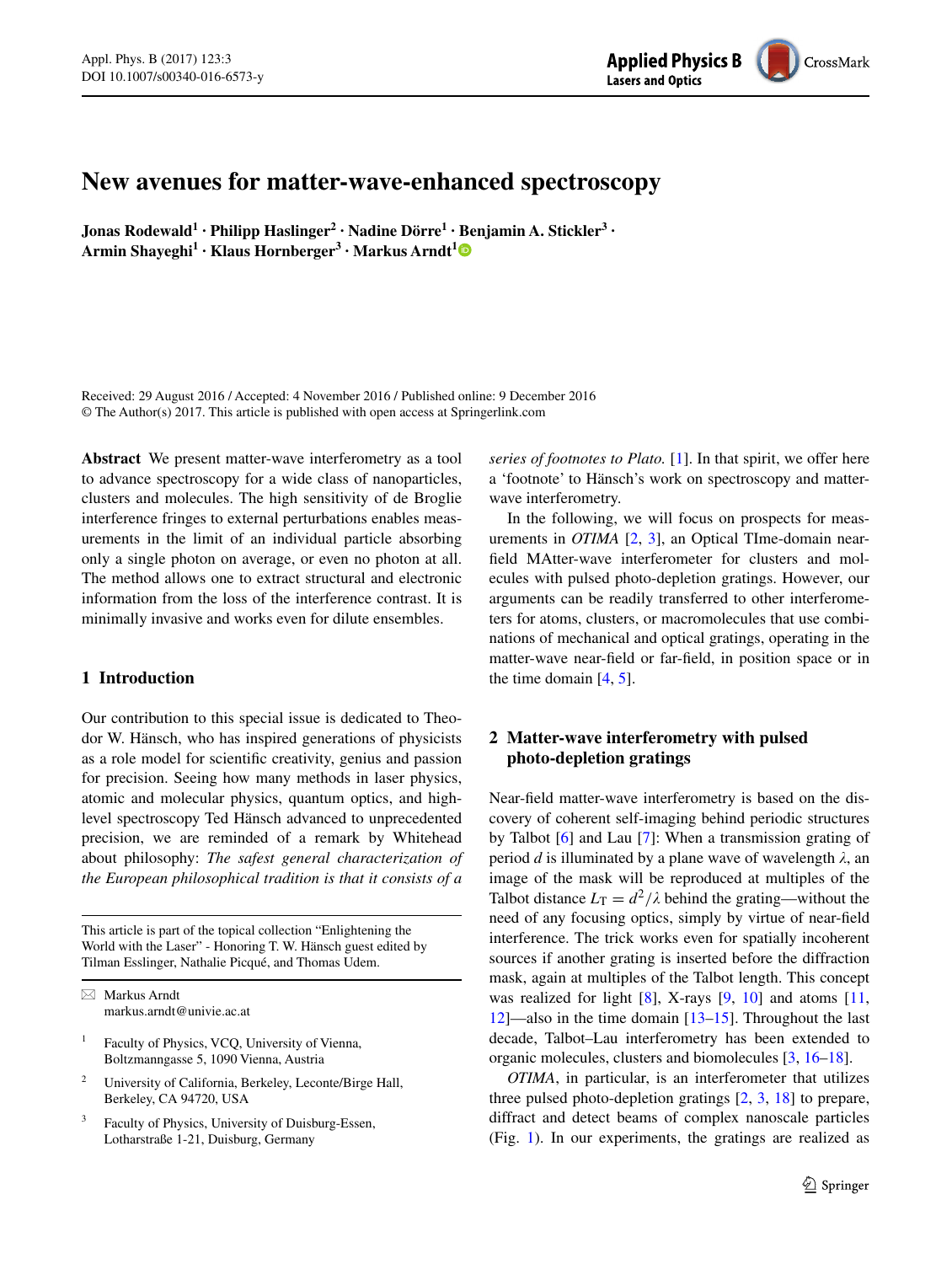retro-reflected fluorine laser beams, at a vacuum ultraviolet wavelength of  $\lambda = 157.6$  nm, yielding standing light waves with a period of  $d \simeq 79$  nm. In the antinodes of the standing light waves, the molecular beam is depleted by ionization, dissociation, or any other mechanism that renders these molecules invisible to the detector further downstream. This way, the light field acts effectively as a periodic absorptive mask. The high laser photon energy of 7.9 eV allows manipulating a wide range of molecules or clusters in the same machine—largely independent of particle-specific narrow optical resonances.

Three gratings are combined to form a complete Talbot–Lau interferometer: the first grating *G*1 establishes a periodic array of possible molecular locations, close to the nodes of the standing wave. The tight confinement of the wave function around these nodes then imposes a momentum uncertainty which ensures a rapid increase in transverse coherence behind the grating—even for an initially incoherent molecular beam. The second grating is positioned such that the incident molecular coherence extends at least over two nodes or antinodes of *G*2. This way, the propagating molecular wave covers two or more semiclassical paths on the way to the final state at  $G_3$ , further downstream. Resonant near-field interference occurs around multiples of the Talbot time  $T_T = d^2m/h$ , corresponding to a Talbot length  $L_T = vT_T = d^2/\lambda_{dB}$ , for particles of mass *m*. In time-domain interferometry, all particles within the grating area see the same pulse sequence for the same duration, independent of their own velocity *v*.

The molecular fringe pattern can be visualized in various ways: the third grating  $G_3$  acts as a spatially resolving mask with a resolution of well below  $\lambda/2 = 79$  nm and a postionizing time-of-flight mass spectrometer allows recording all particles transmitted by this mask. If the clusters [[3,](#page-6-2) [18\]](#page-6-15) or nanoparticles [[21\]](#page-6-16) in the beam have a broad mass distribution with fixed mass separation, and if they all have the same velocity, as often the case in supersonic beams, they realize a 'comb' of de Broglie waves. The particles remain, however, mutually incoherent since they are distinguishable. Recording the mass spectrum then corresponds to reading an interference pattern as a function of mass *m* or wavelength  $\lambda_{dB}$ . One may also describe this phenomenon as a wave function rephasing in the time-domain [[13\]](#page-6-12), without reference to position and independent of the velocity distribution.

We exploit in particular the resonance in particle transmission behind grating  $G_3$  as a function of the pulse delay between two subsequent gratings  $\tau_{ii} = t(G_i) - t(G_i)$ . This resonance occurs for a symmetric interferometer timing,  $T = \tau_{12} = \tau_{23}$ , and we find a rapid decrease in the interference contrast when this balance is skewed by more than  $\Delta t = \tau_{23} - \tau_{12} \simeq \tau_{23}/N$ , where *N* is the number of grating nodes illuminated by the incident molecular beam [[22\]](#page-6-17).

In principle, the matter-wave fringes could also be measured directly by plotting the particle transmission versus the lateral displacement of either grating. However, in our case, all three laser beams are retro-reflected by the same mirror to render the system as insensitive to mechanical vibrations as possible. The fringes are thus not affected by slow tilts or shifts of the mirror. Instead, in OTIMA interferometry, the interference contrast can be extracted from a comparison of the interferometer transmission for the case of resonant (symmetric) and nonresonant (slightly asymmetric) laser pulse delays [[3\]](#page-6-2). For this setting, we here propose a variety of new spectroscopy tools and procedures.

### <span id="page-1-0"></span>**3 Matter‑wave‑enhanced recoil spectroscopy (MERS)**

A matter-wave interferometer can be used as a single-photon recoil spectrometer by adding a running laser wave *L* close to the central grating *G*2 (Fig. [1a](#page-2-0)). Absorption of a single photon then imparts a recoil onto the molecule, without providing 'which-path information'. Subsequent spontaneous reemission of photons would introduce a random phase and decoherence [[23\]](#page-6-18), but most macromolecules dissipate the energy radiationless to many lower-lying electronic and vibrational states [[20,](#page-6-19) [24\]](#page-6-20).

Heating of the internal molecular state does not destroy the center-of-mass coherence [\[25](#page-6-21), [26\]](#page-6-22) as long as the internal and external degrees of freedom remain separable. Wavelets associated with the same internal state remain coherent to each other [[24\]](#page-6-20). Absorption inside a matterwave interferometer thus creates shifted and unshifted molecular fringe patterns which are correlated with heated and unheated internal states. Even if the shifted and the unshifted fringes cannot be resolved, the loss of the total fringe visibility can be used for spectroscopy with high accuracy [\[19](#page-6-23), [20](#page-6-19)].

In OTIMA interferometry, the momentum imparted by each VUV grating exceeds the absorption recoil of a  $0.3-100 \mu m$  spectroscopy photon by a factor up to 300. Visible (VIS) and near-infrared (NIR) spectroscopy will therefore work best in higher Talbot orders, when the grating pulse separation time amounts to about two or three Talbot times and the molecular state is delocalized over two or three periods of  $G_2$ . Probing photons with wavelengths around 270–320 nm are for instance required to study the electronic states of aromatic amino acids and nucleotides, peptides and oligonucleotides. Comparing UV spectra of biomolecules in the gas phase with molecules in solution could later provide valuable information about structural changes in these different environments [[27](#page-6-24), [28](#page-6-25)].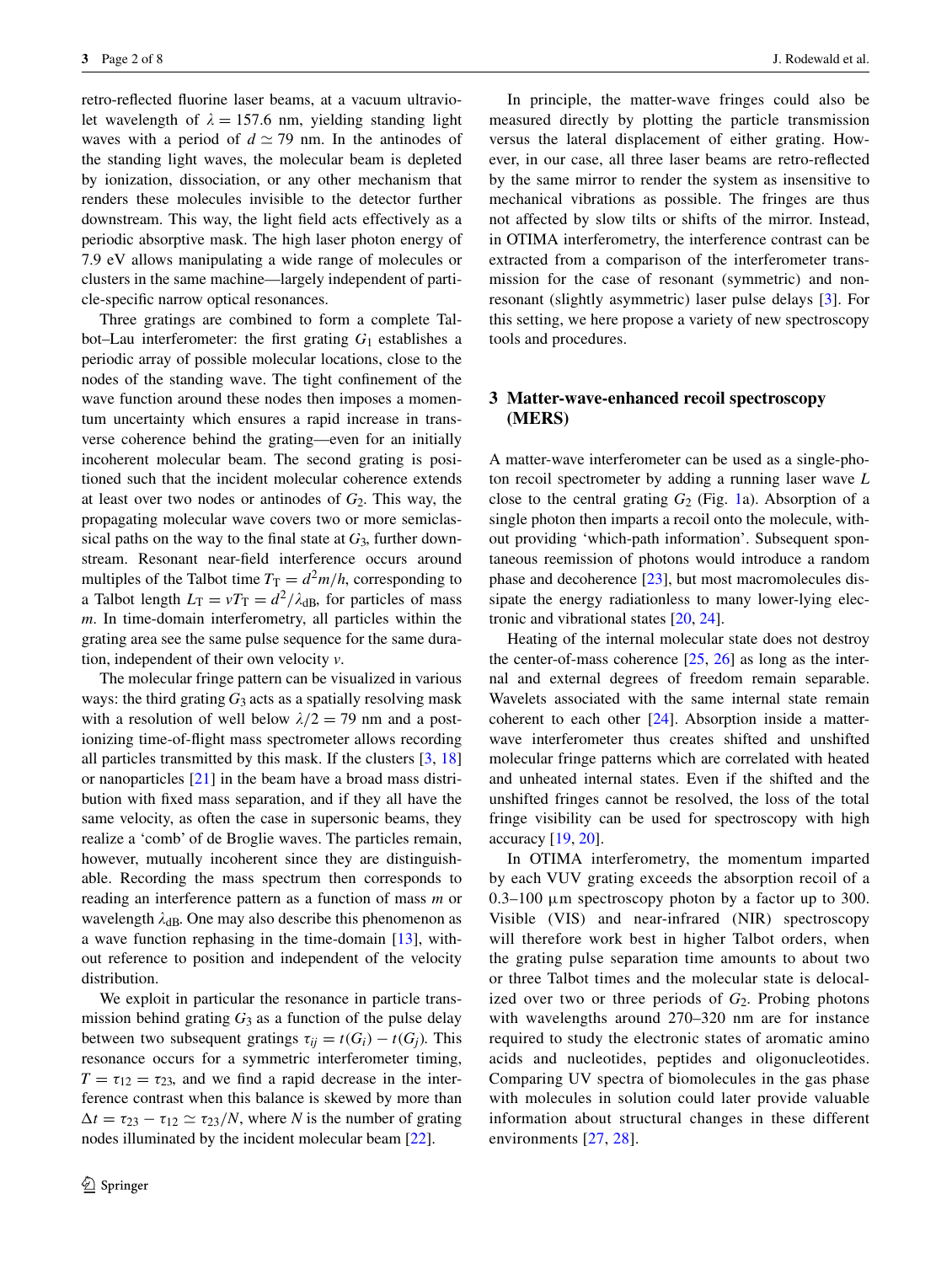

<span id="page-2-0"></span>**Fig. 1 a** UV–VIS spectroscopy in OTIMA: absorption of a single photon from a running laser wave imparts a recoil to the absorbing cluster or molecule. If the wavelength of the light is comparable to the semiclassical path separation of the delocalized particle, the interference fringe pattern experiences a measurable dephasing (Sect. [3](#page-1-0)) [[19](#page-6-23), [20](#page-6-19)]. Because of the small grating period (79 nm), *single-color* visible or infrared (VIS/IR) spectroscopy requires the collective momentum transfer of several photons or operation of the matterwave interferometer in higher Talbot orders. **b** VIS/IR spectroscopy: can also be realized by combining a single (VIS/IR) photon of laser beam *L*1 (*red arrow*) with a single UV photon from beam *L*2 (*green arrow*) which provides the required momentum transfer (Sects. [6](#page-3-0) and [7](#page-3-1)). **c** Polarizability spectroscopy: is the least invasive of all three techniques. The off-resonant dipole interaction with the intense laser field *G*4 deforms the matter-wave front—leading to a loss of fringe contrast even without any photo-absorption. This method may be particularly useful for weakly bound van der Waals clusters (Sect. [8\)](#page-4-0)



<span id="page-2-1"></span>**Fig. 2 a** The absorption of multiple photons from a monochromatic source is suppressed due to the anharmonicity bottleneck. **b** Internal vibrational relaxation (IVR) to other modes dissipates the energy and enables the repeated excitation of the same IR transition until sufficient momentum recoil has been accumulated to shift the fringe pattern measurably

#### **4 Fluorescence recoil spectroscopy (FRS)**

If, contrary to the previous assumptions, absorption is followed by fluorescence, the emitted photon will add a recoil to the molecular motion, whose orientation varies randomly for each molecule. This leads to a reduction of the fringe contrast. One can use this loss of visibility to extract fluorescence quantum yields. When the exciting laser illuminates the molecular beam from the front, the absorption recoil does not blur the interference pattern and the timing of the laser pulse determines when and where the molecule is hit relative to the position and time of the second grating pulse. If the fluorescence wavelength distribution is known, the contrast reduction of the matter-wave interference pattern provides a measure for the product of the absorption cross section and the fluorescence yield. The absorption cross section can be extracted independently at low laser power and with the laser beam oriented parallel to the grating *k*-vector. When as little as 10% of all molecules are excited [\[20\]](#page-6-19), the absorption measurement is only minimally affected by fluorescence.

#### **5 Multi‑photon recoil spectroscopy (MPRS)**

If the probing laser wavelength exceeds the grating period substantially, a single photon cannot provide the recoil to shift the interference pattern sufficiently far. This is for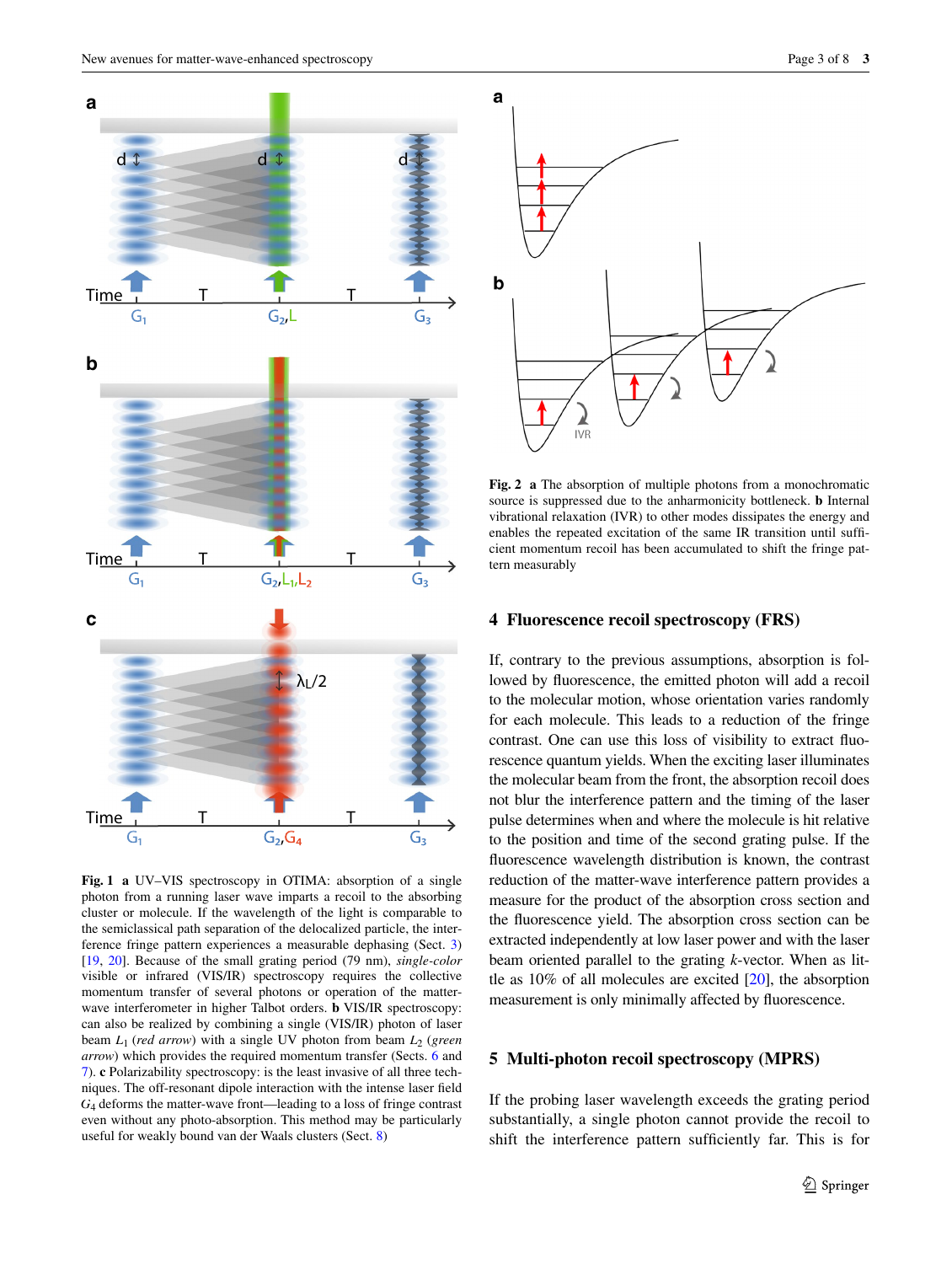instance the case for vibrational transitions, driven by nearinfrared (NIR) or far-infrared (FIR) photons with wavelengths around 3–100 μm. Multi-photon absorption can then still be a viable option if the cumulated recoil of many absorbed photons has sufficient momentum.

*Multi-photon recoil spectroscopy* is conceptually similar to infrared multi-photon dissociation spectroscopy (IR-MPD) [\[29](#page-6-26)]. The anharmonicity of molecular potentials usually prevents the subsequent absorption of many monochromatic photons within the same vibrational energy ladder (*anharmonicity bottleneck*, Fig. [2](#page-2-1)a) [[30\]](#page-6-27). On the other hand, couplings between the vibrational modes can dissipate the absorbed energy (Fig. [2b](#page-2-1)). In complex particles, vibrational excitations can relax on the picosecond time scale to many vibrational states, i.e., very fast compared to the duration of the nanosecond spectroscopy pulse. Even though multi-photon absorption will lead to internal heating, this is compatible with high-contrast interference as long as it does not provide which-path information by emission of thermal radiation [[31\]](#page-6-28). Sequential absorption with a Poissonian photon number distribution will lead to a biased quantum random walk in momentum. In contrast to the single-photon case, extracting an absolute absorption cross section from the visibility loss is then less direct. However, the spectral line positions and widths will remain measurable.

## <span id="page-3-0"></span>**6 Resonance‑enhanced multi‑photon recoil spectroscopy (REMPRS)**

In order to avoid heating and the risk of spectroscopic shifts, conformation changes or even fragmentation, it is desirable to limit the number of photons required to retrieve information—even in the infrared regime. This challenge has been addressed in physical chemistry by *action spectroscopy* where the absorption of a few photons may lead to a detectable 'action', for instance the detachment of an additional messenger atom. Action spectroscopy has been very successful in cluster physics [[29\]](#page-6-26). A prominent example is the spectroscopy of impurities in helium nanodroplets where the deposition of 1 eV of energy even suffices to boil off 2000 helium atoms [\[32](#page-6-29)]. However, the attached messenger atom or the environment, such as a liquid helium nanodroplet, may also influence the electronic structure of the host molecule [[33\]](#page-6-30).

We suggest that it is possible to avoid the need for messengers and artificial environments based on a recoil analog of resonance-enhanced multi(two)-photon ionization spectroscopy (REMPI/R2PI) [[35\]](#page-6-31). In matter-wave-enhanced resonant multi-photon recoil spectroscopy *(REMPRS/ R2PRS)*, the spectroscopy photon from laser beam *L*<sup>1</sup>



<span id="page-3-2"></span>**Fig. 3 a** In IR–UV-recoil dip spectroscopy the matter-wave dephasing action of a UV photon is suppressed by emptying the ground state in a resonant IR transition. **b** In double resonant IR–UV-recoil spectroscopy the kick of the UV photon is conditioned on the prior absorption of the IR or VIS photon

triggers the absorption of a photon of high momentum from laser beam *L*2. We illustrate the idea in Figs. [1b](#page-2-0) and [3a](#page-3-2) where the first photon from laser beam  $L_1$  excites the molecule for instance from the electronic and vibrational ground state  $|g, 0\rangle$  to the higher-lying vibrational state  $|g, 1\rangle$  and a photon from the more energetic laser  $L_2$  couples this state to the upper electronic state  $|e, 1\rangle$ , imparting the required kick (see Fig. [3a](#page-3-2)). This method is appealing for particles where photo-ionization has been notoriously difficult and photodissociation channels are not available, as is the case for many massive biomolecules [\[36](#page-6-32)[–38](#page-7-0)].

# <span id="page-3-1"></span>**7 Matter‑wave‑enhanced recoil dip spectroscopy (RDS)**

While in our previous examples the resonant reduction of matter-wave contrast was assumed to provide the spectroscopic signal, we illustrate in Figs. [1b](#page-2-0) and [3b](#page-3-2) how *recoil dip spectroscopy* can even restore and enhance this contrast on resonance. We assume that the absorption of a single (V) UV photon from  $|g, 0\rangle$  to  $|e, 1\rangle$  imparts sufficient recoil to reduce the matter-wave visibility. However, we can deplete the ground state  $|g, 0\rangle$  by coupling it resonantly to a neighboring vibrational state of the same electronic manifold  $|g, 1\rangle$ . This reduces the UV absorption and raises the fringe contrast again. Dip spectroscopy may appear counterintuitive in comparison with earlier results from atom interferometry [\[34](#page-6-33)] where an increase in the number of absorbed quanta led to a decrease in fringe contrast. In contrast to that, reemission is suppressed in many molecules during their transit through the interferometer. OTIMA offers a suitable frame for this scheme since the nanosecond precise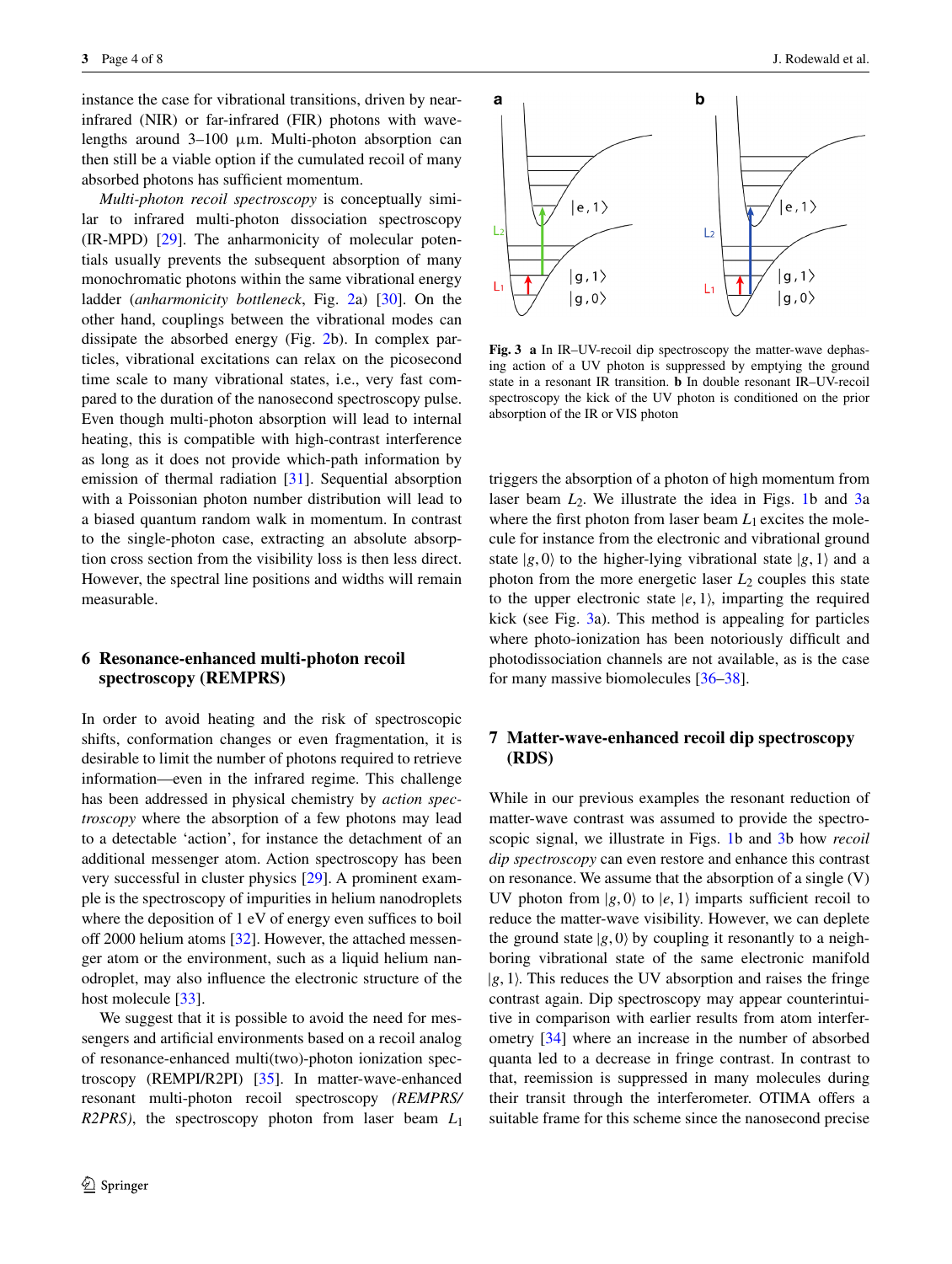timing allows depleting the ground state prior to the UV absorption and with a lead time shorter than the life time of the excited state.

*IR–UV dip spectroscopy* requires that the UV photon couples efficiently to one particular vibrational ground state but substantially less to the IR excited vibrational mode. In many small- and medium-sized molecules, it is possible to excite electronic transitions with vibrational resolution. In these cases, recoil dip spectroscopy (RDS) is a realistic option. Even if the UV transitions are broadened when they couple to short-lived excited states, IR dip spectroscopy should provide resolution of the vibrational ground states, as seen in the modulation of the fringe visibility.

*In VIS–UV dip spectroscopy* the transitions couple electronic states and absorption of a visible spectroscopy photon is followed by a UV photon with higher momentum. As before, the method requires that the ground state and the excited state of the electronic transition couple differently to the UV photon.

### <span id="page-4-0"></span>**8 Matter‑wave‑enhanced polarizability spectroscopy (MEPS)**

Valuable spectroscopic information can be obtained even without exchanging a single real photon: The atomic or molecular *polarizability* provides important information about the particle composition and structure as well as their van der Waals interactions with molecules or surfaces.

In atom interferometry, the optical polarizability has for instance been measured by imprinting a differential phase on two spatially separated parts of a cloud of ultracold atoms that were then recombined to interfere [[39](#page-7-1)]. Even if the path separation of the matter-wave packets is smaller than the width of the spectroscopy laser beam, they accumulate state-selective phase shifts in the interference pattern, which may provide information about optical polarizabilities [\[40](#page-7-2)] or transition dipole matrix elements [\[41\]](#page-7-3).

This can be generalized to high-mass particles, too. The optical polarizability of complex molecules at fixed wavelength (532 and 157 nm) can be extracted from the diffraction efficiency in the standing light wave in Kapitza– Dirac–Talbot–Lau [\[42](#page-7-4)] and OTIMA interferometry [\[43](#page-7-5)]. Here, we propose to measure it across a wide spectrum using OTIMA interferometry. By interaction with a tunable *standing light-wave grating*  $(G_4)$ , close and parallel to  $G_2$ (see Fig. [1](#page-2-0)c), the molecular matter-waves acquire a phase shift which reduces their interference contrast.

The effect of the additional grating can be understood in both a classical and a quantum picture: Quantum mechanically, the grating acts like a phase grating, whose period

varies with wavelength and whose impact on the matterwave is a function of the molecular optical polarizability. In a classical picture, the fluctuating array of dipole force microlenses in *G*4 scrambles the molecular interferogram. Tuning the spectroscopy laser then allows one to modulate its fringe contrast (see below).

In contrast to the absorptive spectroscopy, which can be done already with running laser waves, we here rely on the presence of an optical grating to impose strong local dipole forces. They scale with the gradient of the dipole potential and are maximized in a standing light wave. It is favorable if the spectroscopy grating  $(G_4)$  phase is unstable since a fluctuating phase ensures that we can ignore residual effects of constructive matter-wave interference that might emerge when the spectroscopy grating *G*4 and the diffraction grating *G*2 have commensurate periods.

#### **9 Theoretical description**

In order to quantify these statements, we here discuss how the fringe visibility is affected in OTIMA interferometry by the presence of a spectroscopy beam directly after the second grating,  $G_2$ . In general, the interference signal is calculated by combining the effect of each individual grating on the incoming matter wave with its free propagation between the gratings [[2,](#page-6-1) [22,](#page-6-17) [44\]](#page-7-6).

Exploiting that the transit through each individual laser grating can be described in the eikonal approximation [[45\]](#page-7-7), the interaction between the matter wave and grating  $G_k$ ,  $k = 1, 2, 3$ , is characterized by the eikonal phase shift  $\phi_0^{(k)} = 4\pi E^{(k)} \alpha(\lambda) / h c \epsilon_0 A$ , and by the mean number of absorbed photons per molecule or cluster,  $n_0^{(k)} = 4E^{(k)}\lambda \sigma_{\text{abs}}(\lambda)/h cA$  [[2\]](#page-6-1). Here,  $E^{(k)}$  is the pulse energy, *A* denotes the laser spot area (flat top assumed),  $\alpha(\lambda)$ and  $\sigma_{\text{abs}}(\lambda)$  are the molecular polarizability and absorption cross section at the laser wavelength  $\lambda$ , respectively.

*OTIMA contrast*—In the absence of any additional laser, the sinusoidal visibility of the interferogram can be computed as a function of the laser grating pulse separation time *T* and all known laser parameters

<span id="page-4-1"></span>
$$
\mathcal{V}_{\sin} = \frac{2I_1(n_0^{(1)}/2)I_1(n_0^{(3)}/2)}{I_0(n_0^{(1)}/2)I_0(n_0^{(2)}/2)I_0(n_0^{(3)}/2)}
$$
  
 
$$
\times \left| \frac{\zeta_{\text{coh}} - \zeta_{\text{dep}}}{\zeta_{\text{coh}} + \zeta_{\text{dep}}} I_2\left(\sqrt{\zeta_{\text{coh}}^2 - \zeta_{\text{dep}}^2}\right) \right|,
$$
 (1)

where  $J_n$  and  $I_n$  are Bessel functions. The parameter  $\zeta_{\text{coh}} = \phi_0^{(2)} \sin(\pi T/T_T)$  describes the coherent evolution induced by the phase grating component in  $G_2$  and  $\zeta_{\text{dep}} = n_0^{(2)} \cos(\pi T/T_T)/2$  is related to the photo-depletion of the molecular beam in the anti-nodes of the standing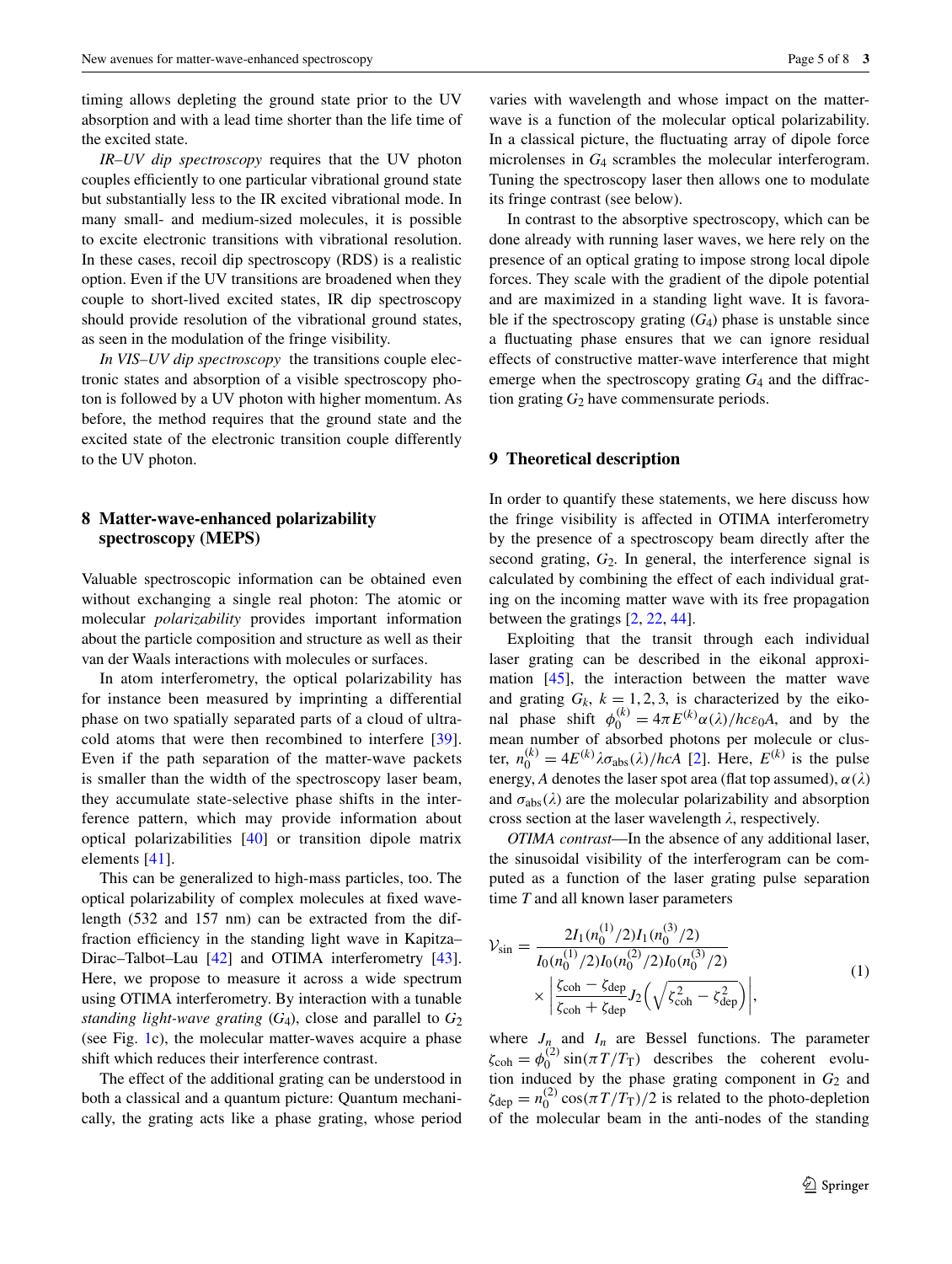light wave, also in  $G_2$ . The visibility  $V_{\text{sin}}$  varies periodically as a function of the pulse separation *T*, and its period is determined by the Talbot time  $T_T$ .

*Recoil Spectroscopy*—Absorption of photons from a pulsed running wave laser of wavelength  $\lambda_L$  in the instant after the second grating pulse will impart a recoil on the absorbing molecule [[19](#page-6-23)]. In practice, one may even overlap  $G_2$  and the spectroscopy laser on the same spot at the same time using dichroic optics. The resulting reduction of the signal visibility can then be used to extract the absolute absorption cross section of the molecule [[20\]](#page-6-19). Assuming that the probability of absorbing *n* photons is described by a Poisson distribution with mean  $n_L(\lambda_L) = \sigma_{\text{abs}}(\lambda_L) E_L \lambda_L / A_L \hbar c$ , the sinusoidal visibility  $V_{\text{sin}}$  in the presence of the spectroscopy beam can be written as

$$
\frac{\widetilde{\mathcal{V}}_{\sin}}{\mathcal{V}_{\sin}} = \exp\left[-2n_{\text{L}}\sin^2\left(\pi\frac{d}{\lambda_{\text{L}}}\frac{T}{T_{\text{T}}}\right)\right].\tag{2}
$$

Thus, ln  $V_{\text{sin}}/V_{\text{sin}}$  decreases linearly with the product of the total absorption cross section and the recoil laser energy,  $\sigma_{\text{abs}}(\lambda_L)E_L$ . One can therefore measure the molecular absorption spectrum by varying the laser power at  $\lambda_{\rm L}$  and observing the fringe contrast. This idea can be extended in a straightforward way to recoil dip spectroscopy, where only the readout of the spectrum is modified.

*Polarizability Spectroscopy*—Replacing the running wave laser by a tunable standing light wave grating allows us to measure the molecular polarizability. In this case, the spectroscopy laser acts as a fourth grating with period  $\lambda_L/2$ . It is timed such that that the free flight to the second grating is negligible. Hence, the interaction between the spectroscopy laser and the molecule is characterized by the eikonal phase  $\phi_L(\lambda_L) = 4\pi E_L \alpha(\lambda_L)/A_L h c \epsilon_0$  and the mean photon number  $n_L(\lambda_L) = 4E_L\lambda_L\sigma_{abs}(\lambda_L)/A_Lhc$ . To avoid moiré-type effects, we propose to induce or maintain phase fluctuations between the spectroscopy grating and the three (phase stable) interferometer gratings. The signal visibility reduction is then

$$
\frac{\widetilde{\mathcal{V}}_{\sin}}{\mathcal{V}_{\sin}} = \frac{\left|J_0\left[\sqrt{\phi_L^2 \sin^2\left(\pi \frac{2d}{\lambda_L} \frac{T}{T_T}\right) - \frac{n_L^2}{4} \cos^2\left(\pi \frac{2d}{\lambda_L} \frac{T}{T_T}\right)}\right]\right|}{I_0(n_L/2)}.
$$
(3)

Varying the laser wavelength  $\lambda_L$  in a regime in which photon absorption can be neglected,  $n_L \ll 1$ , the spectroscopy laser acts as a pure phase grating and the contrast reduction is

$$
\frac{\widetilde{V}_{\sin}}{V_{\sin}} = \left| J_0 \left[ \phi_L \sin \left( \pi \frac{2d}{\lambda_L} \frac{T}{T_T} \right) \right] \right|.
$$
\n(4)

Thus, one can directly extract the spectral molecular polarizability from measuring the contrast reduction for different pulse energies *E*L.

In deriving the visibility  $(1)$  $(1)$ , we have neglected additional contrast-reducing processes such as scattering with residual gas atoms [[44,](#page-7-6) [46\]](#page-7-8), thermal decoherence [[31\]](#page-6-28) or phase averaging due to machine vibrations or internal molecular dynamics [\[47](#page-7-9), [48\]](#page-7-10). Such processes would affect the signal visibility with a common pre-factor which cancels in the ratio of the visibility with and without spectroscopy laser. This renders the measurement rather robust with respect to decoherence and dephasing.

#### **10 Conclusion**

Spectroscopy is an important field of atomic, molecular and optical physics with close ties to areas as diverse as physical and biochemistry, environmental science or laboratory astrophysics. It is therefore important to explore methods which are minimally invasive in the sense that they require the scattering of very few real photons to eventually not even a single one.

Matter-wave interference offers an interesting option as it imposes a very narrow comb of molecular density fringes which serves as a nanoscale ruler, whose position can be read with a sensitivity and accuracy of 10 nm or less.

While a conceptual similarity with classical Moiré shadows is obvious [[49\]](#page-7-11), operating in the quantum regime allows one to prepare even narrower fringes and a substantially enhanced sensitivity to fringe displacements. Compared to classical deflectometers, which usually operate with position resolution on the order of tens of micrometers [\[50](#page-7-12), [51](#page-7-13)], quantum interferometry has the potential of improving the position sensitivity by three to four orders of magnitude. However, substantial future work still needs to be invested in generating sufficiently brilliant molecular beam sources to turn this idea into a generic and universal tool.

Matter-wave-enhanced spectroscopy is promising and useful for isolated molecules and clusters in the gas phase under diverse boundary conditions. It can be beneficial when the absorbed energy is dissipated in internal conversion processes and fluorescence or action spectroscopy fails. This applies to a large class of complex biomolecules and van der Waals clusters.

Interference-assisted absorption spectroscopy is also expected to be favorable for many gas phase neutral vitamins, peptides and proteins with a low vapor pressure, forming only very dilute molecular beams. While interferometry can operate eventually even with a single molecule per shot, direct absorption using Beer's law would require beam densities many orders of magnitude higher.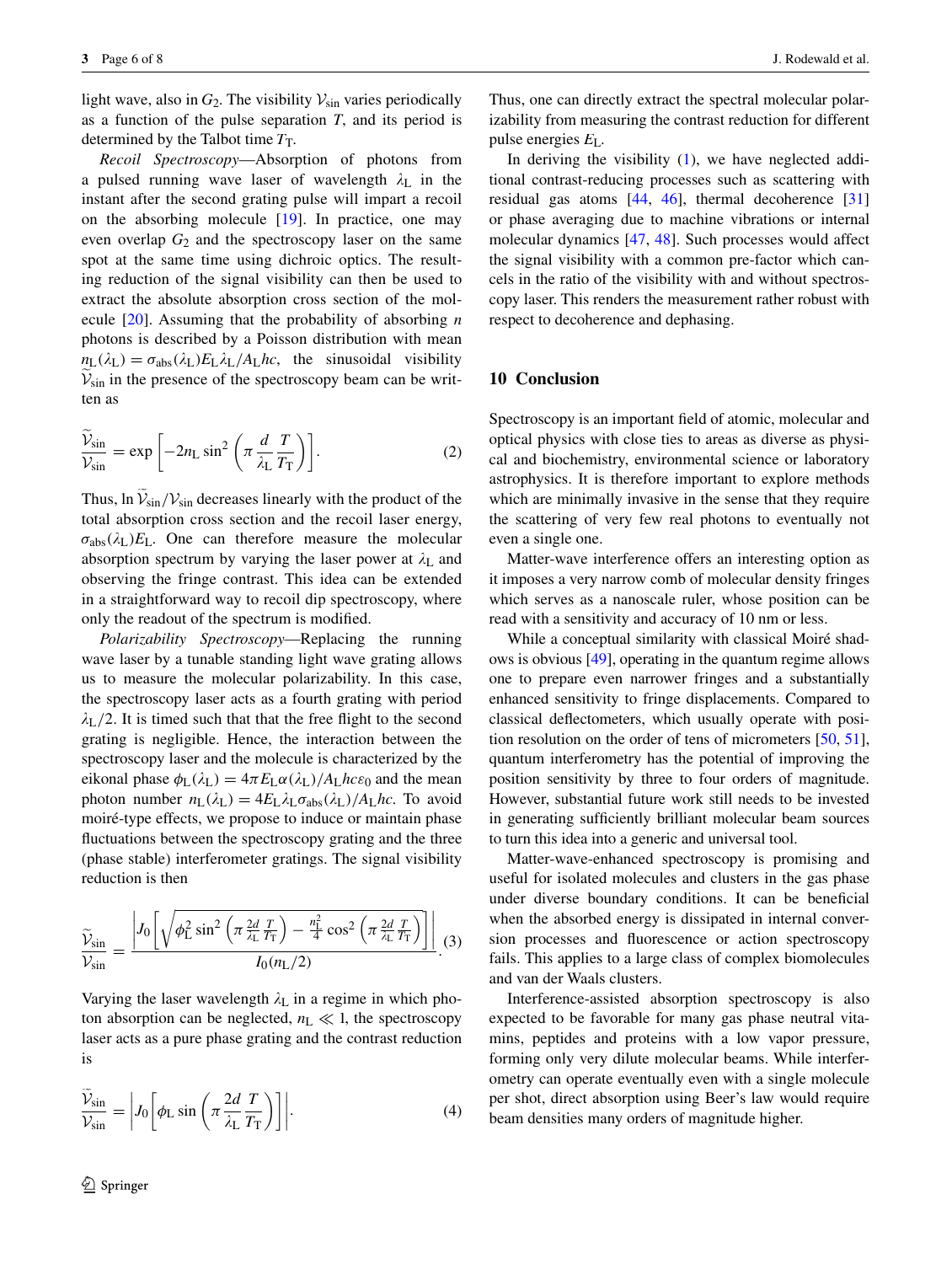Matter-wave interferometry-assisted two-photon and polarizability spectroscopy is also favored over fluorescence methods, where one would usually want to scatter many photons per particle. Multi-photon scattering may lead to excessive heating, particle dissociation or modification. This is the case for weakly bound van der Waals clusters, whose quantum wave nature has been successfully demonstrated in OTIMA interferometry [\[3](#page-6-2), [18](#page-6-15)].

**Acknowledgements** Open access funding provided by University of Vienna. We acknowledge financial support by the European Research Council in Project (320694) and by the Austrian Science Funds (FWF) in the Projects W1201-3 and J3680. We thank Sandra Eibenberger, Lukas Mairhofer, Joseph Cotter, and Stefan Nimmrichter for many stimulating discussions on interference-assisted molecule spectroscopy.

**Open Access** This article is distributed under the terms of the Creative Commons Attribution 4.0 International License ([http://crea](http://creativecommons.org/licenses/by/4.0/)[tivecommons.org/licenses/by/4.0/](http://creativecommons.org/licenses/by/4.0/)), which permits unrestricted use, distribution, and reproduction in any medium, provided you give appropriate credit to the original author(s) and the source, provide a link to the Creative Commons license, and indicate if changes were made.

#### **References**

- <span id="page-6-0"></span>1. A.N. Whitehead, *Process and Reality* (Free Press, New York, 1979), p. 39
- <span id="page-6-1"></span>2. S. Nimmrichter, P. Haslinger, K. Hornberger, M. Arndt, Concept of an ionizing time-domain matter-wave interferometer. New J. Phys. **13**, 075002 (2011)
- <span id="page-6-2"></span>3. P. Haslinger, N. Dörre, P. Geyer, J. Rodewald, S. Nimmrichter, M. Arndt, A universal matter-wave interferometer with optical ionization gratings in the time domain. Nat. Phys. **9**, 144–148 (2013)
- <span id="page-6-3"></span>4. K. Hornberger, S. Gerlich, P. Haslinger, S. Nimmrichter, M. Arndt, Colloquium: Quantum interference of clusters and molecules. Rev. Mod. Phys. **84**, 157–173 (2012)
- <span id="page-6-4"></span>5. M. Arndt, N. Dörre, S. Eibenberger, P. Haslinger, J. Rodewald, K. Hornberger, S. Nimmrichter, M. Mayor, Matter-wave interferometry with composite quantum objets. In: Tino G.N., Kasevich M. (eds.) *Atom Interferometry*, Proceedings of the International School of Physics "Enrico Fermi", vol. 188, IOS Press (2014)
- <span id="page-6-5"></span>6. H.F. Talbot, Facts relating to optical science. Philos. Mag. **9**, 401–407 (1836)
- <span id="page-6-6"></span>7. E. Lau, Beugungserscheinungen an Doppelrastern. Ann. Phys. **6**, 417 (1948)
- <span id="page-6-7"></span>8. K. Patorski, *Self-Imaging and Its Applications* (Elsevier, Amsterdam, 1989)
- <span id="page-6-8"></span>9. T. Weitkamp, A. Diaz, C. David, F. Pfeiffer, M. Stampanoni, P. Cloetens, E. Ziegler, X-ray phase imaging with a grating interferometer. Opt. Express **13**, 6296–6304 (2005)
- <span id="page-6-9"></span>10. F. Pfeiffer, T. Weitkamp, O. Bunk, C. David, Phase retrieval and differential phase-contrast imaging with low-brilliance X-ray sources. Nat. Phys. **2**, 258–261 (2006)
- <span id="page-6-10"></span>11. J.F. Clauser, S. Li, "Heisenberg microscope" decoherence atom interferometry. Phys. Rev. A **50**, 2430 (1994)
- <span id="page-6-11"></span>12. S. Nowak, Ch. Kurtsiefer, T. Pfau, C. David, High-order Talbot fringes for atomic matter waves. Opt. Lett. **22**, 1430–32 (1997)
- <span id="page-6-12"></span>13. S.B. Cahn, A. Kumarakrishnan, U. Shim, T. Sleator, P.R. Berman, B. Dubetsky, Time-domain de Broglie wave interferometry. Phys. Rev. Lett. **79**, 784–787 (1997)
- 14. A. Turlapov, A. Tonyushkin, T. Sleator, Talbot–Lau effect for atomic de Broglie waves manipulated with light. Phys. Rev. A **71**, 43612 (2005)
- <span id="page-6-13"></span>15. S. Wu, E.J. Su, M. Prentiss, Time domain de Broglie wave interferometry along a magnetic guide. Eur. Phys. J. D **35**, 111–118 (2005)
- <span id="page-6-14"></span>16. B. Brezger, L. Hackermüller, S. Uttenthaler, J. Petschinka, M. Arndt, A. Zeilinger, Matter-wave interferometer for large molecules. Phys. Rev. Lett. **88**, 100404 (2002)
- 17. S. Gerlich, L. Hackermüller, K. Hornberger, A. Stibor, H. Ulbricht, M. Gring, F. Goldfarb, T. Savas, M. Müri, M. Mayor, M. Arndt, A Kapitza–Dirac–Talbot–Lau interferometer for highly polarizable molecules. Nat. Phys. **3**, 711–715 (2007)
- <span id="page-6-15"></span>18. N. Dörre, J. Rodewald, P. Geyer, B. von Issendorff, P. Haslinger, M. Arndt, Photofragmentation beam splitters for matter-wave interferometry. Phys. Rev. Lett. **113**, 233001 (2014)
- <span id="page-6-23"></span>19. S. Nimmrichter, K. Hornberger, H. Ulbricht, M. Arndt, Absolute absorption spectroscopy based on molecule interferometry. Phys. Rev. A **78**, 063607 (2008)
- <span id="page-6-19"></span>20. S. Eibenberger, X. Cheng, J.P. Cotter, M. Arndt, Absolute absorption cross sections from photon recoil in a matter-wave interferometer. Phys. Rev. Lett. **112**, 250402 (2014)
- <span id="page-6-16"></span>21. S. Eibenberger, S. Gerlich, M. Arndt, M. Mayor, J. Tüxen, Matter-wave interference with particles selected from a molecular library with masses exceeding 10,000 amu. Phys. Chem. Chem. Phys. **15**, 14696–14700 (2013)
- <span id="page-6-17"></span>22. S. Nimmrichter, *Macroscopic Matter Wave Interferometry*, Springer Thesis, Springer, Heidelberg, 2014
- <span id="page-6-18"></span>23. M.S. Chapman, T.D. Hammond, A. Lenef, J. Schmiedmayer, R.A. Rubenstein, E. Smith, D.E. Pritchard, Photon scattering from atoms in an atom interferometer: coherence lost and regained. Phys. Rev. Lett. **75**, 3783–3787 (1995)
- <span id="page-6-20"></span>24. J.P. Cotter, S. Eibenberger, L. Mairhofer, X. Cheng, P. Asenbaum, M. Arndt, K. Walter, S. Nimmrichter, K. Hornberger, Coherence in the presence of absorption and heating in a molecule interferometer. Nat. Commun. **6**, 7336 (2015)
- <span id="page-6-21"></span>25. C. Bordé, Atomic interferometry with internal state labelling. Phys. Lett. A **140**, 10 (1989)
- <span id="page-6-22"></span>26. M. Kasevich, S. Chu, Atomic interferometry using stimulated raman transitions. Phys. Rev. Lett. **67**, 181–184 (1991)
- <span id="page-6-24"></span>27. R. Weinkauf, J.P. Schermann, M.S. de Vries, K. Kleinermanns, Molecular physics of building blocks of life under isolated or defined conditions. Eur. Phys. J. D **20**, 309–316 (2002)
- <span id="page-6-25"></span>28. M.S. de Vries, P. Hobza, Gas-phase spectroscopy of biomolecular building blocks. Annu. Rev. Phys. Chem. **58**, 585–612 (2007)
- <span id="page-6-26"></span>29. A. Fielicke, A. Kirilyuk, C. Ratsch, J. Behler, M. Scheffler, G. Von Helden, G. Meijer, Structure determination of isolated metal clusters via far-infrared spectroscopy. Phys. Rev. Lett. **93**, 023401 (2004)
- <span id="page-6-27"></span>30. A.M. Rijs, J. Oomens, *Gas-Phase IR Spectroscopy and Structure of Biological Molecules* (Springer, New York, 2015)
- <span id="page-6-28"></span>31. L. Hackermüller, K. Hornberger, B. Brezger, A. Zeilinger, M. Arndt, Decoherence of matter waves by thermal emission of radiation. Nature **427**(6976), 711–714 (2004)
- <span id="page-6-29"></span>32. F. Stienkemeier, K.K. Lehmann, Spectroscopy and dynamics in helium nanodroplets. J. Phys. B **39**, R127 (2006)
- <span id="page-6-30"></span>33. A. Shayeghi, R.L. Johnston, D.M. Rayner, R. Schäfer, A. Fielicke, The nature of bonding between argon and mixed gold–silver trimers. Angew. Chem. Int. Ed. **54**, 10675–10680 (2015)
- <span id="page-6-33"></span>34. D.A. Kokorowski, A.D. Cronin, T.D. Roberts, D.E. Pritchard, From single- to multiple-photon decoherence in an atom interferometer. Phys. Rev. Lett. **86**, 2191 (2001)
- <span id="page-6-31"></span>35. L. Zandee, R.B. Bernstein, Resonance-enhanced multiphoton ionization and fragmentation of molecular beams: NO, I2, benzene, and butadiene. J. Chem. Phys. **71**(3), 1359–1371 (1979)
- <span id="page-6-32"></span>36. E. Schlag, J. Grotemeyer, R. Levine, Do large molecules ionize? Chem. Phys. Lett. **190**, 521–527 (1992)